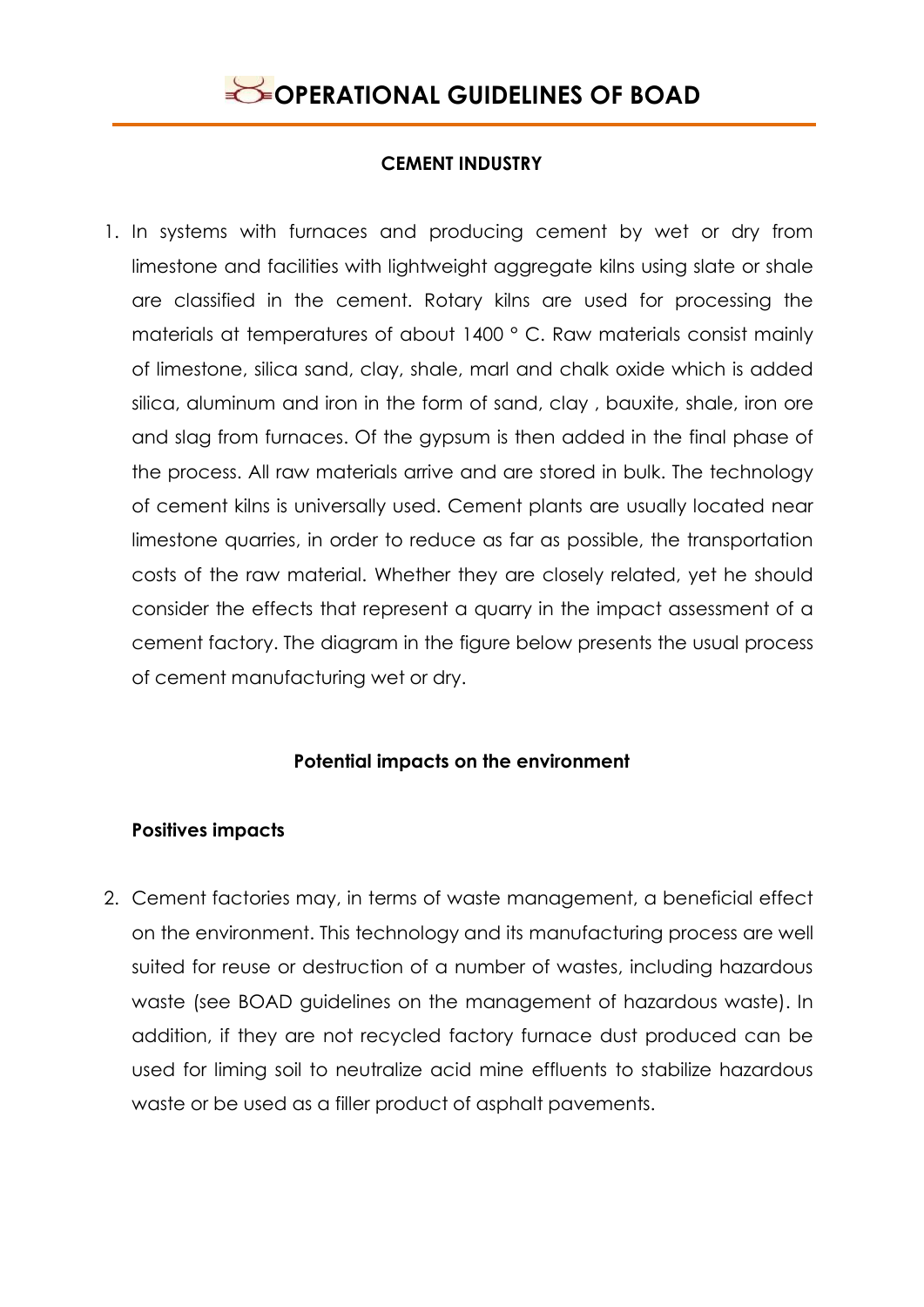### **Negatives impacts**

- 3. The negative impacts of cement production are associated with the handling and storage of materials (particles), their grinding (particles) and the operation of furnaces and clinker coolers (particles or "kiln dust" and flue gas containing carbon monoxide, carbon dioxide, hydrocarbons, aldehydes, ketones, sulfur oxides and nitrogen). Releases loads ovens (high pH, suspended solids, dissolved solids, mainly potassium and sulfates) and cooling water (waste heat) are sources of water pollution. Leachate flowing stored materials and waste disposal areas can pollute surface and groundwater. (The table shows other examples of the negative effects of this industry on the environment and proposes measures to avoid or mitigate them.)
- 4. Dust emissions, especially silica, constitute a serious danger to the health of plant personnel. Noise levels to which employees are exposed also pose a risk. Noise and truck traffic can be a source of annoyance to the surrounding communities.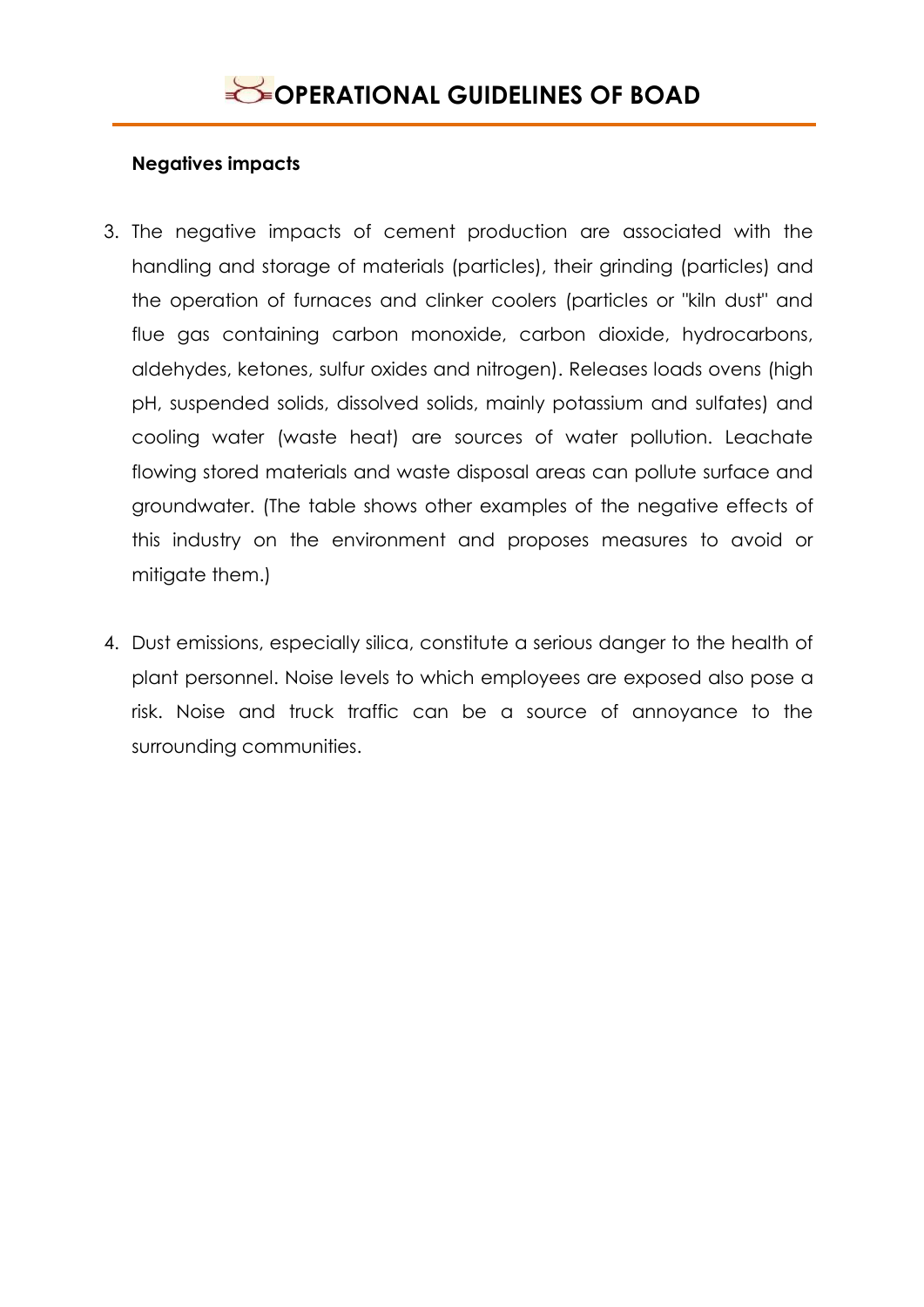

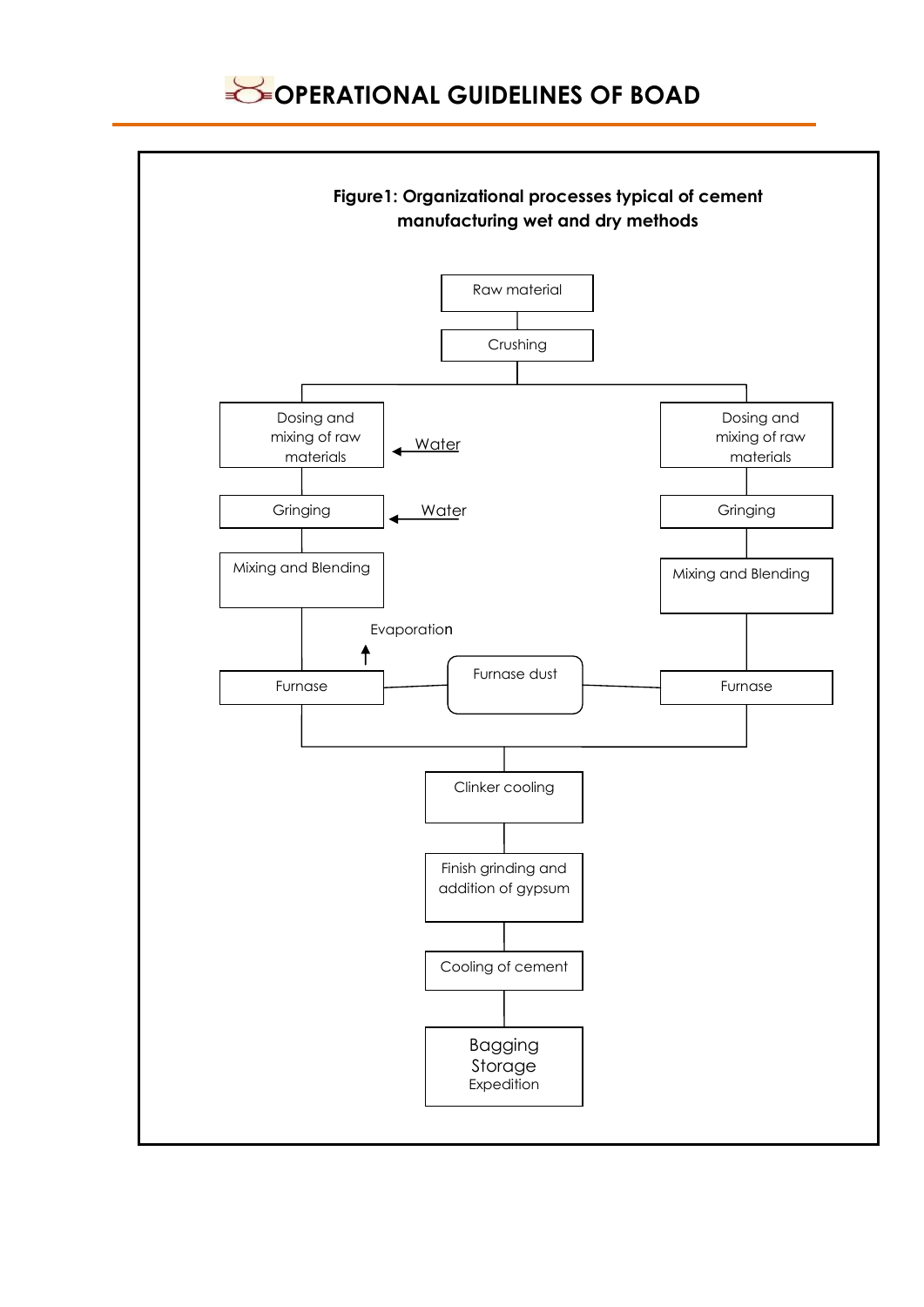#### **Specific stakes**

### **Particulate emissions in the atmosphere**

5. Cement manufacturing involves transport activities dusty or powdered materials from limestone mining and loading and delivery of the finished product. Particulate emissions are the main source of negative effects on the environment. Electrostatic precipitators and bag filters are routinely required equipment to fight against the emission of particles given off ovens. The issue of control caused by the transport of dust materials is much more complex to resolve, conveyors, piles of stored and road transport materials can cause a further deterioration of the air quality that generated by the mills and ovens gas. It would be important to provide shredders, conveyors and loading facilities mechanical dust collectors, when it proves effective. In general, the collected dust can be recycled, which reduces costs and solid waste. The use of vacuum or sprinklers should ensure the cleanliness of the roads of the factory and prevent dust from traffic and wind. Whenever possible, the batteries stored materials should be covered and trucks used to transport materials provided with tarpaulins and subject to speed limits.

### **Discharges of liquid waste**

6. In cement factories whose production is done by so-called "dry", the furnaces are fed dry raw materials. The only effluent is cooling water that can be treated using towers or cooling ponds. In the manufacture by "wet", the raw materials which supply the furnaces are in the form of paste. A small number of plants leach dust emitted from the furnaces to get rid of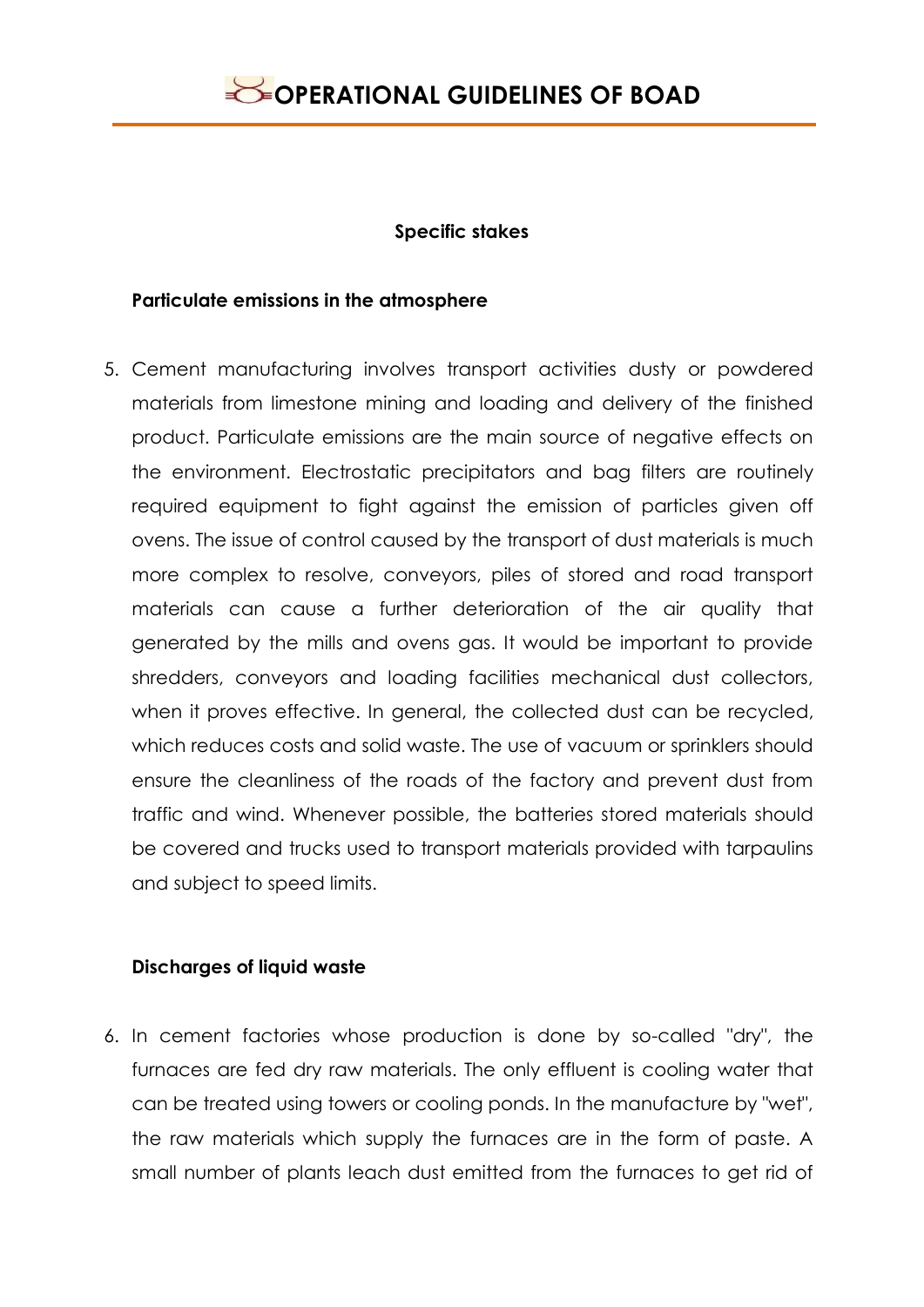soluble alkalis and recharges ovens. In such plants, leachate overflowing clarifiers during the operation of leaching is the most serious cause of water pollution and therefore requires their neutralization (using perhaps a carbonation process) before rejection.

### **Use of cement kilns for recycling or disposal of waste**

- 7. Waste oils, solvents, paint residues and other waste fuels were used as fuel supplement in cement kilns. Industries have developed this practice (if the United States in 1979) as a means of conserving energy and reducing fuel costs, were satisfactory as well as the quality of the product results from its impact on environment. Solid waste such as used tires can also be used as fuel. Waste products from other industries can partially meet the requirements for raw materials and are also commonly used: the gypsum produced by the phosphoric acid plants, roasted pyrites from the production of sulfuric acid, slag from the blast furnace and fly ash discharged from coal-fired plants.
- 8. The temperature generated by the flames and the nature of the product are cement kilns interesting ways to eliminate a variety of hazardous organic materials. These furnaces are much more economical than waste incinerators option. Number of toxic metal compounds can also be burned in cement kilns if the quantities are small enough not to affect the product quality or safety; they are incorporated into the clinker and become a component of the product. Lead, however, requires special care when considering that more than half the quantity introduced into the furnace dissipate and settle by precipitation with cement kiln dust. Dust recycling contributes to the lead concentration to the point where it mixes also clinker; although a small fraction (0.2 to 1.0 p. 100) evaporates in the form of gases. A metal such as thallium not be combined with solid and dissipate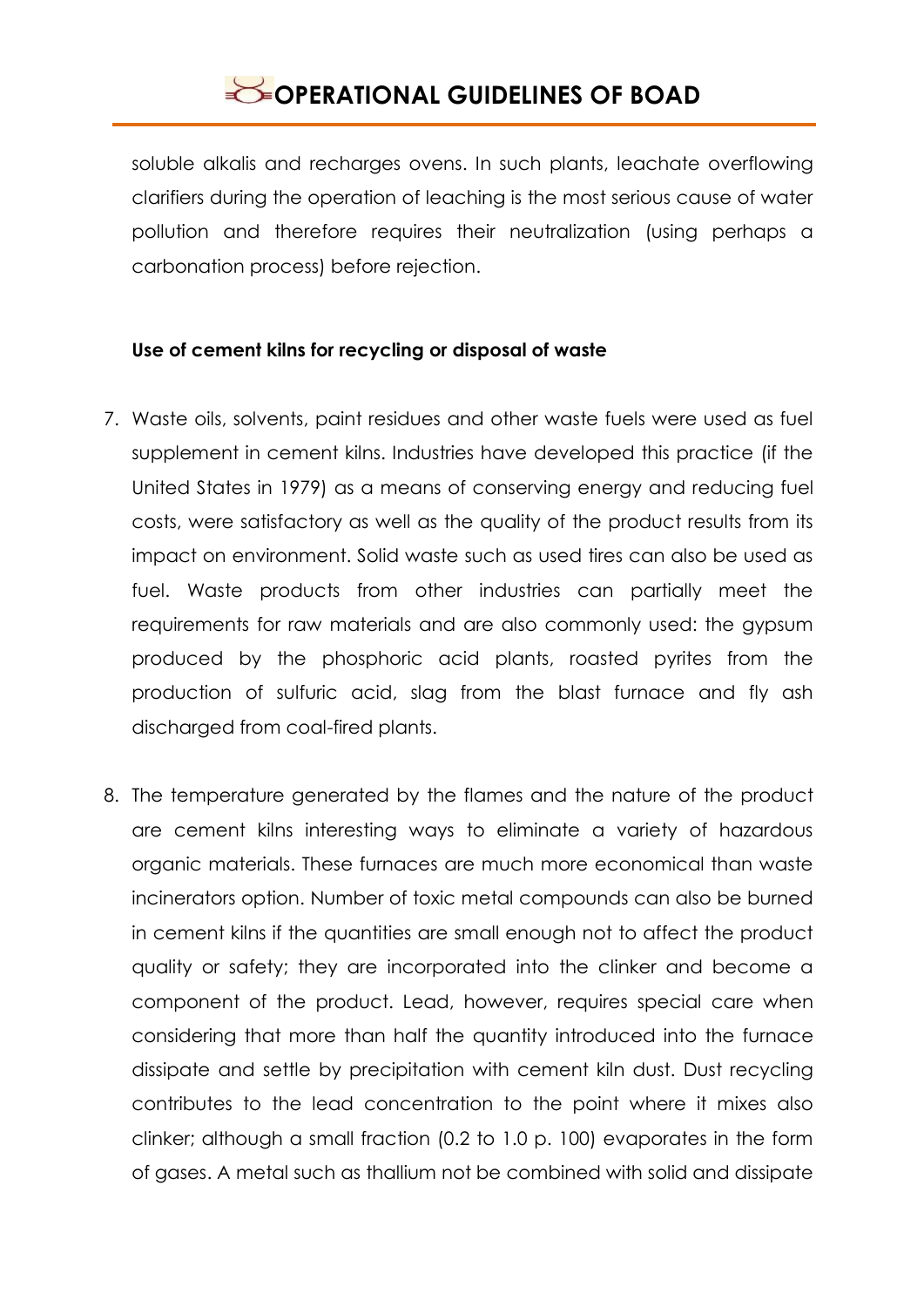with other gas-burning oven; studies on the behavior of mercury fail to bring meaningful conclusions.

9. The use of cement kilns for disposing of hazardous waste requires a number of specific provisions on plant operating procedures, employee recruitment and protection, public health and environmental quality. It also requires the establishment of emergency and community participation programs may be affected. For further details, consult the guidelines of the BOAD on industrial risk management and guidelines on the management of hazardous materials.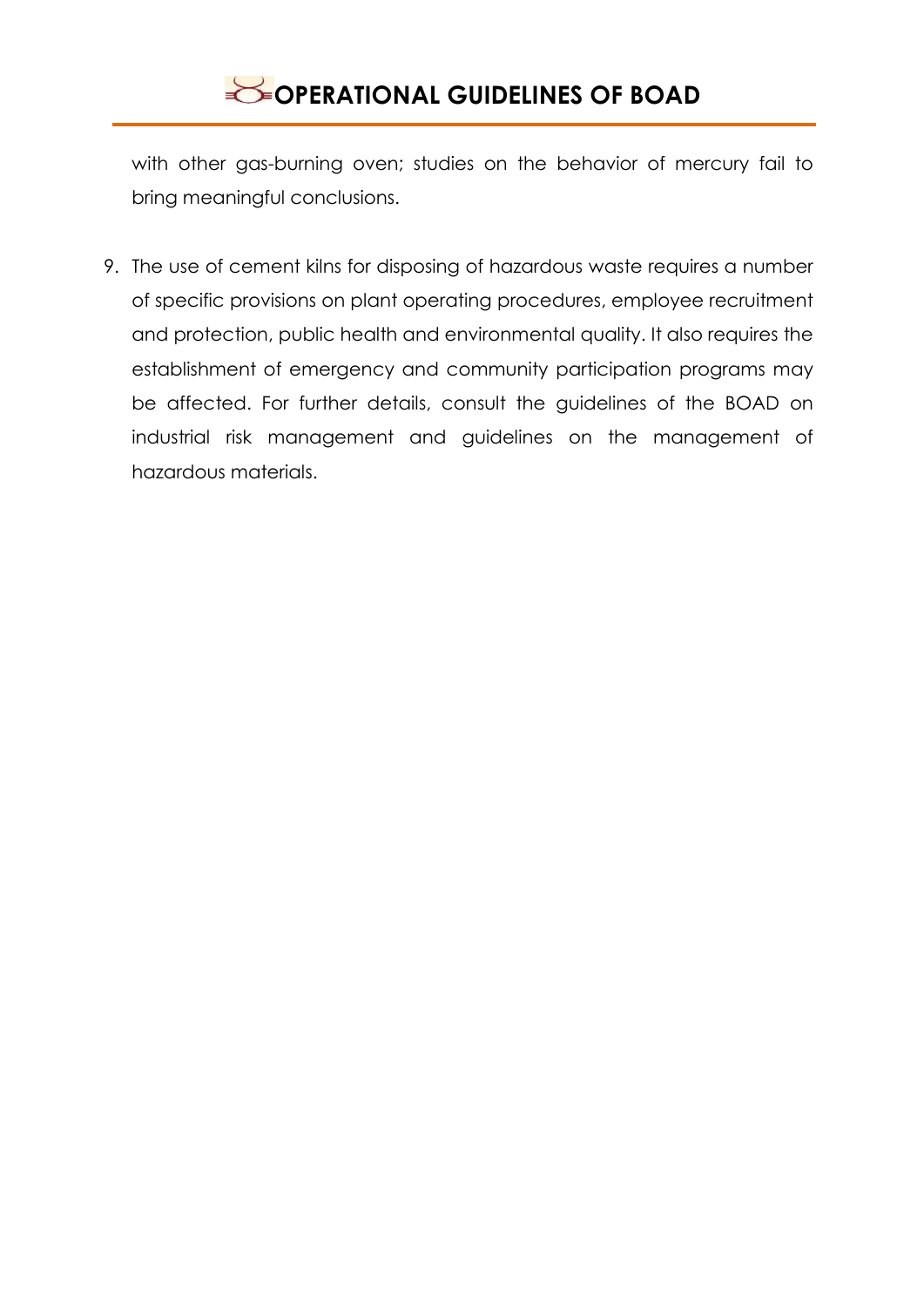**Table: Summary of potential negative impacts and their mitigation**

|                                           | <b>Potential Negative Impacts</b>                                                                                  | <b>Mitigation Measures</b>                                                                                                                                                                                                                                                                                       |  |
|-------------------------------------------|--------------------------------------------------------------------------------------------------------------------|------------------------------------------------------------------------------------------------------------------------------------------------------------------------------------------------------------------------------------------------------------------------------------------------------------------|--|
| <b>Direct impacts: Choice of location</b> |                                                                                                                    |                                                                                                                                                                                                                                                                                                                  |  |
|                                           | Location of the plant on or near sensitive<br>habitats, such as mangroves, estuaries,<br>wetlands and coral reefs. | • Choose a location that is as far as possible, in an industrial area, so as to<br>reduce or concentrate pressure on local resources and to facilitate the<br>control of substances released.<br>Involve natural resource agencies to choose the location for the<br>$\bullet$<br>consideration of alternatives. |  |
| 2                                         | Location of facilities along the river can<br>cause degradation.                                                   | • The choice of location should include minimizing the potential consequences<br>for the environment and does not impede the use of water.<br>• There is a need to locate facilities that emit liquid waste near a stream with a<br>capacity to assimilate waste is adequate.                                    |  |
| 3                                         | Location<br>can create<br>weather<br>severe<br>problems in the region.                                             | • Locate facilities in an area that is not subject to air inversions, which does not<br>collect pollutants and where prevailing winds are moving towards relatively<br>unpopulated areas                                                                                                                         |  |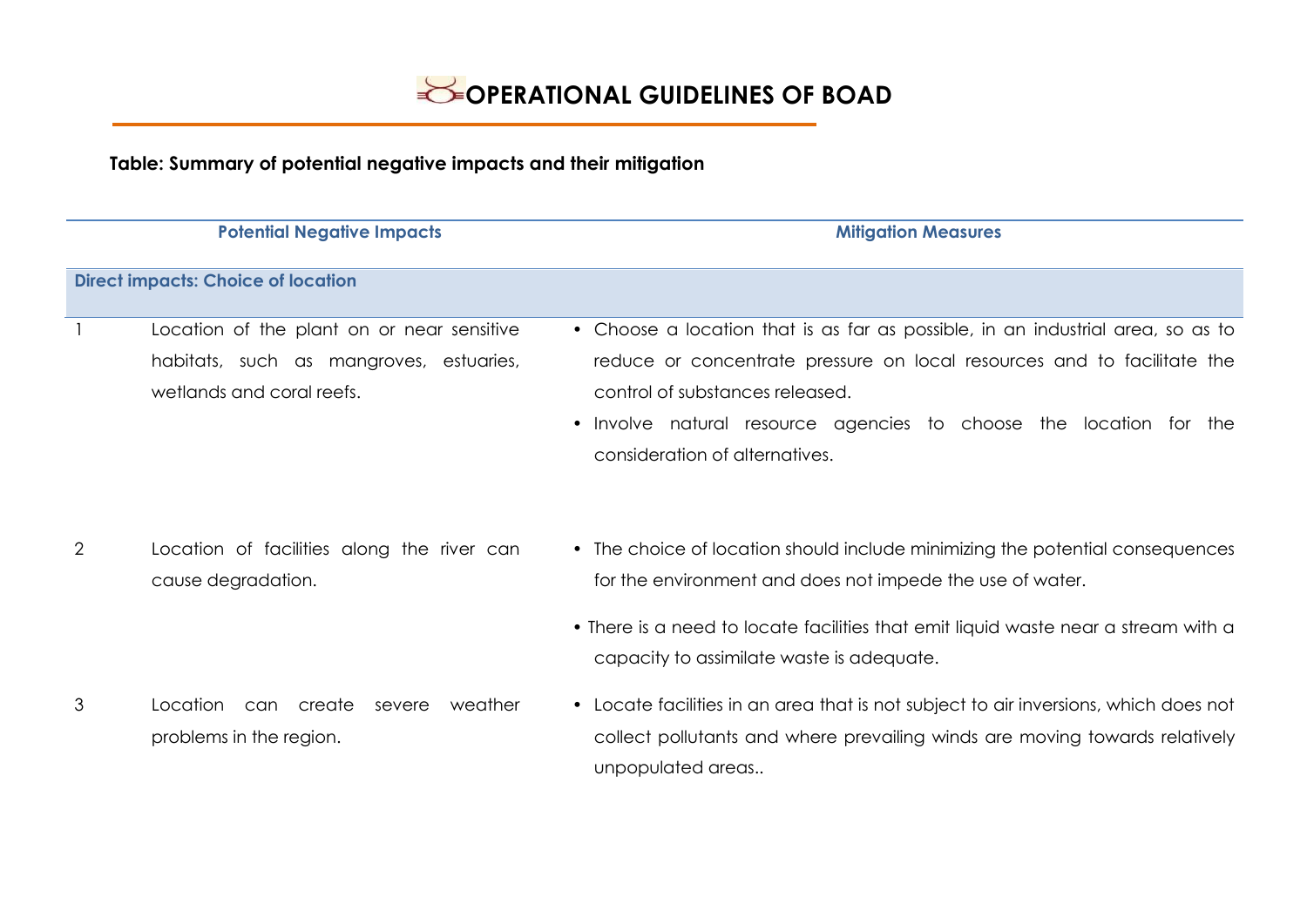- 4 Location could exacerbate problems of solid waste disposal in a region.
- The siting should evaluate it in light of the following quidelines:
	- $\sqrt{ }$  lot size for a landfill or disposal site
	- sufficient discharge near
	- $\sim$  accessibility for the public and private services may collect and transport solid waste to its final destination

Direct impacts : Plant operation

- 5 Water pollution caused by the discharge of liquid effluents and cooling water or runoff from the accumulation of waste.
	- Factory: Suspended Solids (TSS), total dissolved solids, temperature, pH
	- dribbles from piles of materials stored: MES, pH

• Laboratory analysis of liquid effluent should include a review of the dissolved solids, total suspended particles, salts, the alkali content of potassium sulphate. A temperature control of the pH on site should be conducted.

#### For all plants

- Do not allow water cooling . If recycling is not feasible watch , reject water cooling as long as the rise in temperature of the receiving water does not exceed 3 ° C.
- Do not discharge the sludge in the tank drain .
- Maintain pH level of effluent discharge between 6.0 and 9.0 .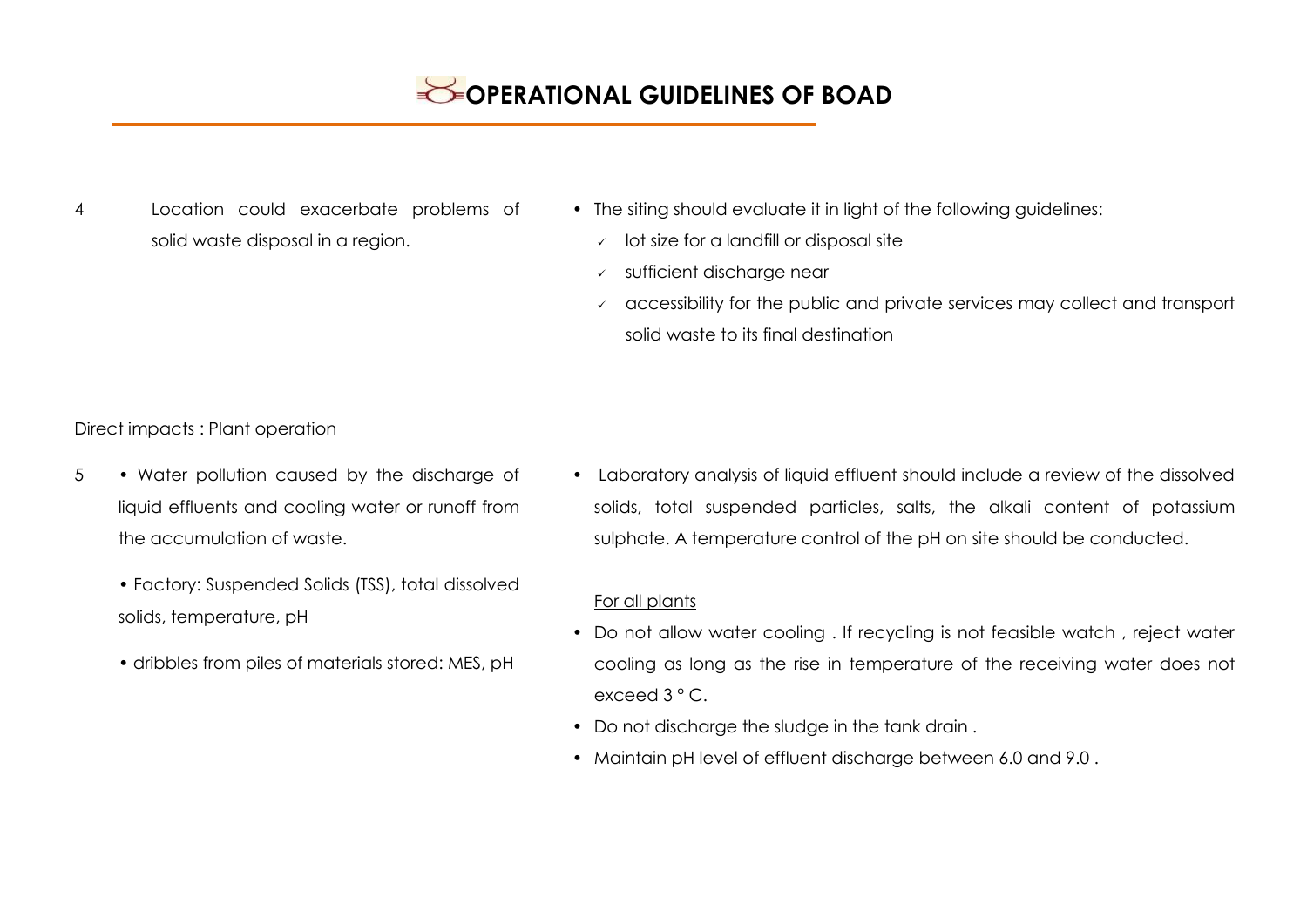#### For plants that do not practice leaching

- Suspended solids <150 g / tonne of production
- Content of total dissolved salts do not exceed the levels contained in the operation of the plant water .

### For plants that perform leaching

- Suspended solids <150 g / tonne of production
- total dissolved salt content <1.5 kg / tonne of production Batteries stored materials
- Ensure that rainwater and runoff infiltrates the least possible in batteries causing percolation phenomena.
- Install a sealing of the storage system.

### Cleaning equipment , washing of roads or other

- <150 g / tonne of production when cleaning equipment or during periods of rain.
- Maintenance of cement methods must match the desired degree of attenuation.
- 
- Install fabric filter collectors.
	- Establish electrostatic precipitators with humidifiers necessary drying
- 6 Particulate emissions produced by all activities of the plant (crushing, material handling,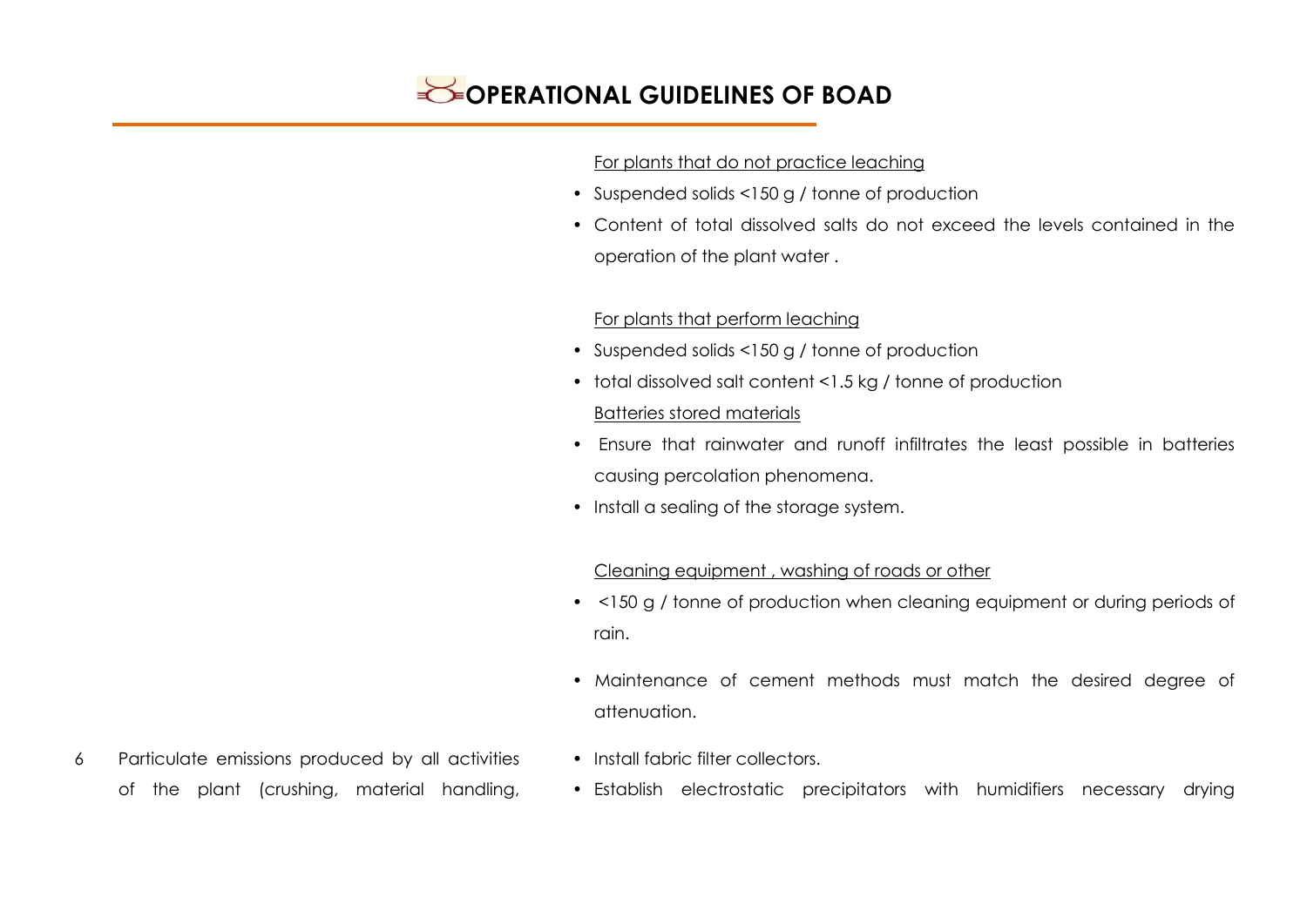commissioning activity kilns and clinker coolers) released into the atmosphere.

operations.

- Ensure control dry particles from the following facilities:
- oven, 150 g / tonne load
- clinker cooler, 50 g / tonne load
- the ground, outside the enclosure 80 μg/m3
- fireplace, 100 μg/m3
- 7 Particulate emissions from sources present in soil (fugitive dust particles), roads and piles.

Provide control measures such as:

- treatment of roads
- watering bunch

Use of industrial vacuum cleaners

- speed limit not exceeding 20 km /h
- 8 S0x emissions into the atmosphere from the combustion of fuel used in the furnaces.
- Absorb alkaline substances intensified by the use of heating feed furnaces using natural cleaning operations and use of exhaust gas for drying and grinding of raw materials.
- An analysis of raw materials during the feasibility study of the project can determine sulfur levels to develop effective emissions control equipment.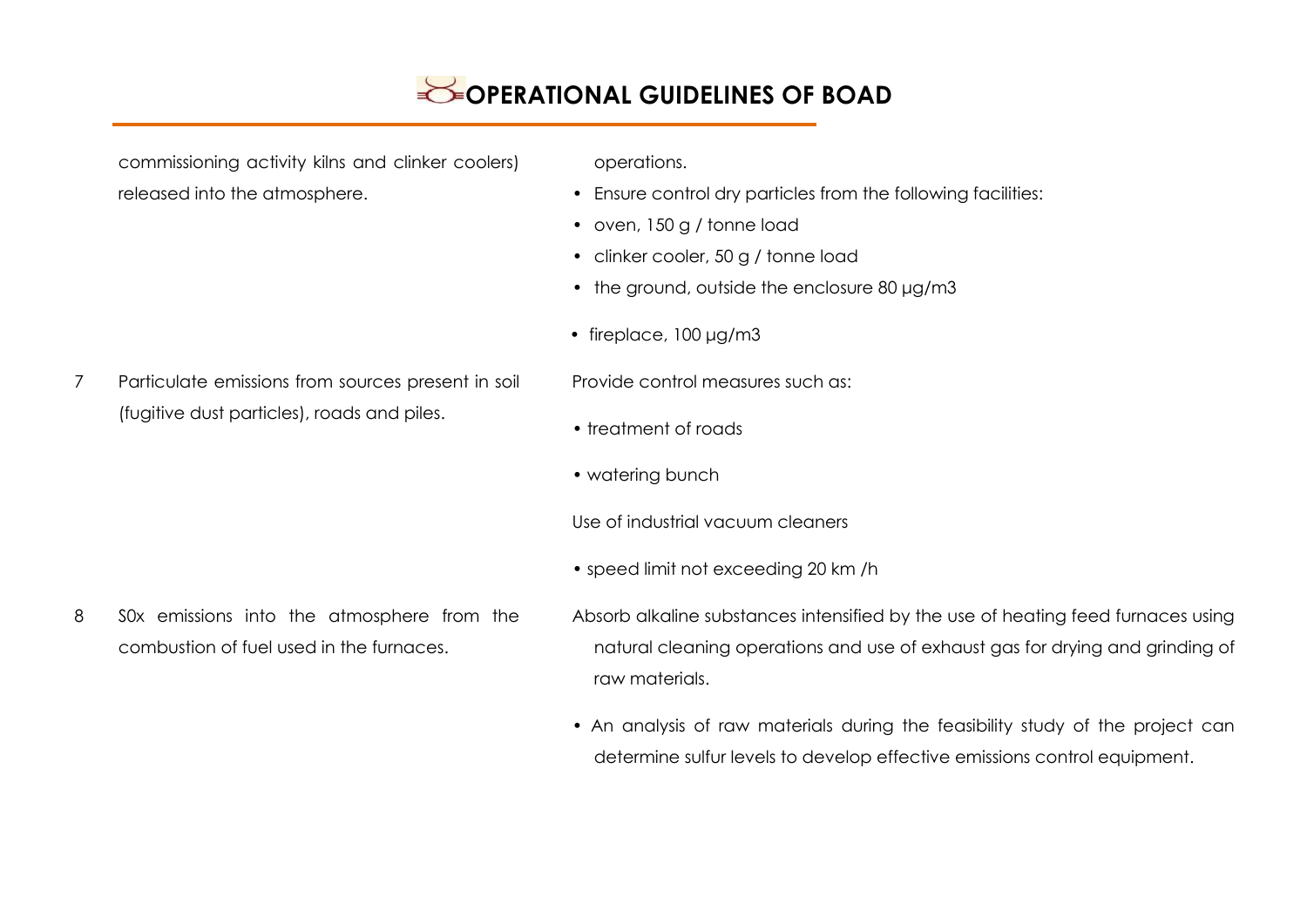#### **Inside the housing**

- Annual Arithmetic mean 100 μg/m3
- Maximum peak by 24 hours: 1 000µg/m3

#### **Outside the enclosure**

- Annual Arithmetic mean 100 μg/m3
- Maximum peak by 24 hours: 1 000μg/m3
- 9 NOx emissions in the atmosphere from the combustion of fuel oil used in furnaces.
- Absorb NOx emissions by using coal as fuel and furnace preheating or calcining.
- It would be important to examine the use of vegetable materials or chemical waste from other local industries to the extent that these fuels may increase NOx emissions in the atmosphere carefully.
- 10 Air pollution caused by the commissioning of the furnace does not have an electrostatic
- Begin at the start, if possible, where the winds do not point towards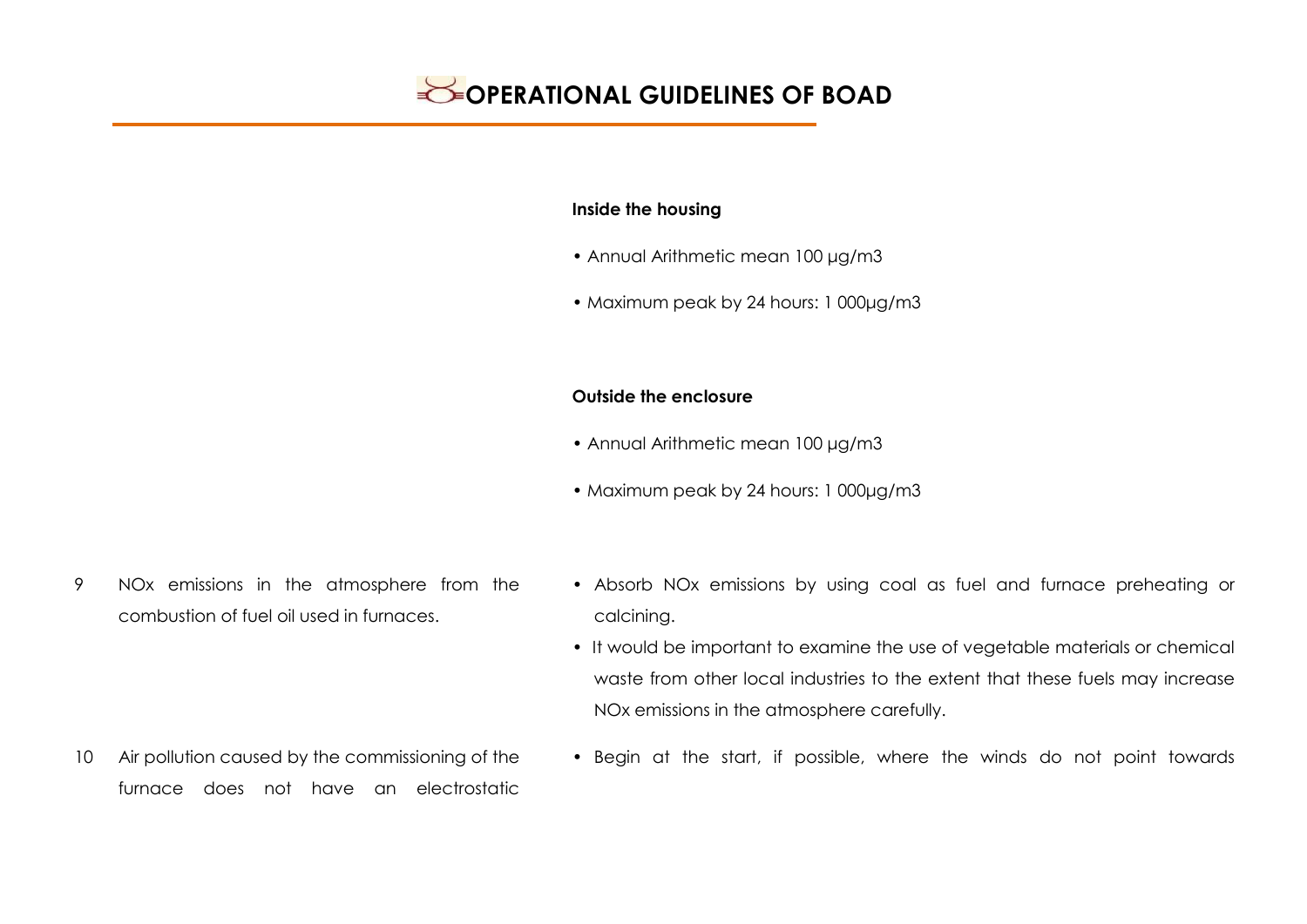|    | precipitator.                                                             | populated or environmentally sensitive areas.                                                                                                                                                                                                           |
|----|---------------------------------------------------------------------------|---------------------------------------------------------------------------------------------------------------------------------------------------------------------------------------------------------------------------------------------------------|
| 11 | Air pollution due to malfunctioning of the<br>electrostatic precipitator. | • Develop equipped with electrostatic precipitators parallel chambers so that<br>one is in use while the other is being repaired.<br>Enforce the law prohibiting the commissioning of the oven if the electrostatic<br>precipitator has been shut down. |
| 12 | Air pollution by toxic substances such as                                 | Studies have shown that most organic substances are destroyed to                                                                                                                                                                                        |
|    | products of incomplete combustion and                                     | 99.99% and the metals are retained by the cement dust collected by                                                                                                                                                                                      |
|    | metals such as lead from the combustion of                                | the system to fight against pollution.                                                                                                                                                                                                                  |
|    | hazardous wastes or waste oils used as fuel                               | • Ensure that (a) hazardous waste and waste oils are analyzed before                                                                                                                                                                                    |
|    | surcharges.                                                               | approving combustion and (b) furnace efficiency is maintained.                                                                                                                                                                                          |
|    |                                                                           | • Place waste in the "hot" side of the oven.                                                                                                                                                                                                            |
|    |                                                                           | • Establish procedures for handling hazardous waste and emergency                                                                                                                                                                                       |
|    |                                                                           | plans (see "Hazardous Materials Management").                                                                                                                                                                                                           |
| 13 | Surface runoff of leachate from kiln dust,                                | • It is possible to control the infiltration of rainwater and seepage of solid                                                                                                                                                                          |
|    | raw materials, clinker coolers, coal and                                  | materials, fuels and the accumulation of waste by collecting or using                                                                                                                                                                                   |
|    | substances typically stored in a heap on the                              | methods of containment, so that the water surface and groundwater                                                                                                                                                                                       |
|    | grounds of the facility could pollute surface                             | are not polluted.                                                                                                                                                                                                                                       |
|    | water or seep into groundwater.                                           | • Ensure that containment work is large enough to contain the rain falls                                                                                                                                                                                |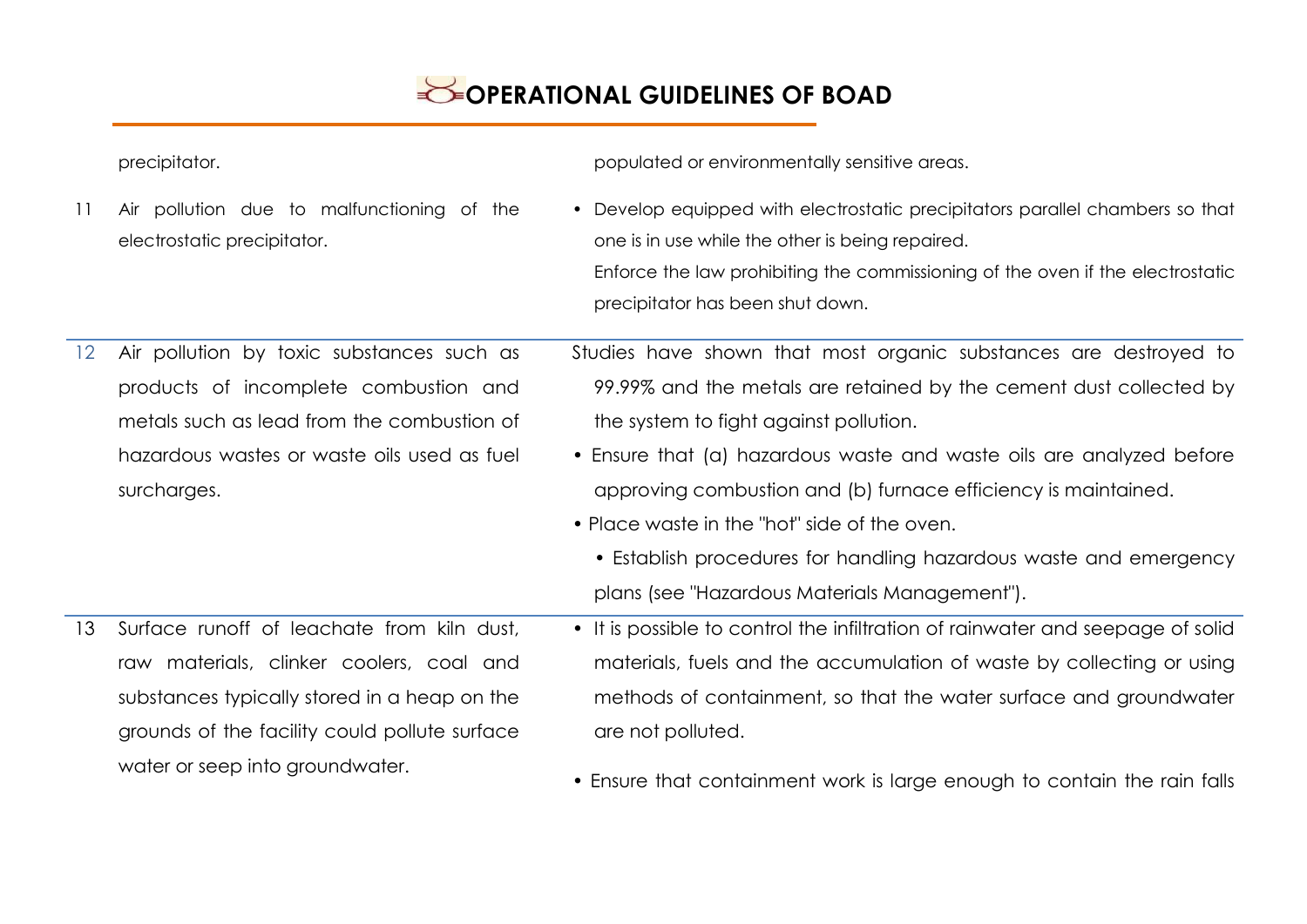an average of 24 hours.

Indirects impacts

1 • Diseases of work due to the emanation of fugitive dust, handling materials or other types of activities.

The plant should establish a program of health and protection for:

- identify, assess, monitor and enforce specifically the control of risks to health and safety of employees
- respond to the dangers to which the health and safety of workers are facing
- adopt procedures to protect employees
- provide training in safety
- 2 Problem regional solid waste exacerbated by a lack of adequate onsite storage.
- Provide appropriate exhaust on site or use the dust from furnaces and other by-products as materials filling areas, based on the principle that a thorough review of leachate has been undertaken and their characteristics are known.
- Use dust from kilns to lime soils, neutralize acids or stabilize hazardous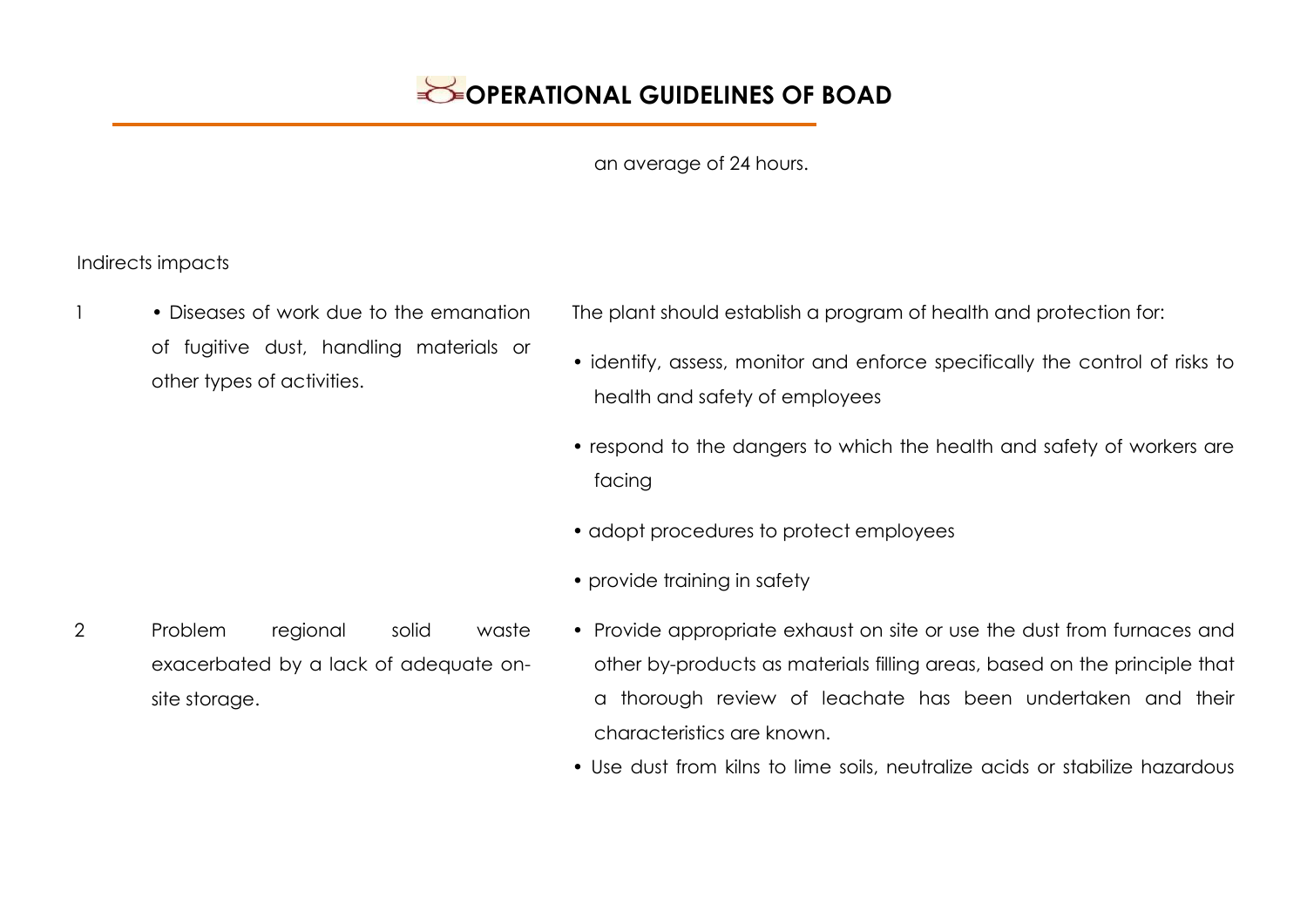#### waste.

- 3 Disruption of transit circuits, noise emissions, increased traffic and increased risk of accidents to pedestrians that cause the up-and-coming trucks carrying raw materials, fuels and cement.
- Choose a location that can alleviate a number of these problems.
	- There is a need to carry out specific studies on transport in the feasibility of the project and that would determine the safest routes to mitigate the impacts.
	- Develop regulations concerning transport equipment and develop contingency plans to limit the risk of accidents during transport of residual fuels.
- 4 The local limestone mining for supply of cement may create conflicts with some industries such as building and construction uses the same materials. In addition, uncontrolled or unlimited exploitation may extend the erosion and sedimentation of waterways.
- Provide a plan where the quarrying of limestone is adapted to the quantities available and restrictions on operating methods.
- Coordinate with the agency responsible for the study to the potential redevelopment of the site once the installation is dismantled.
- Provide a plan for rehabilitation of limestone mines.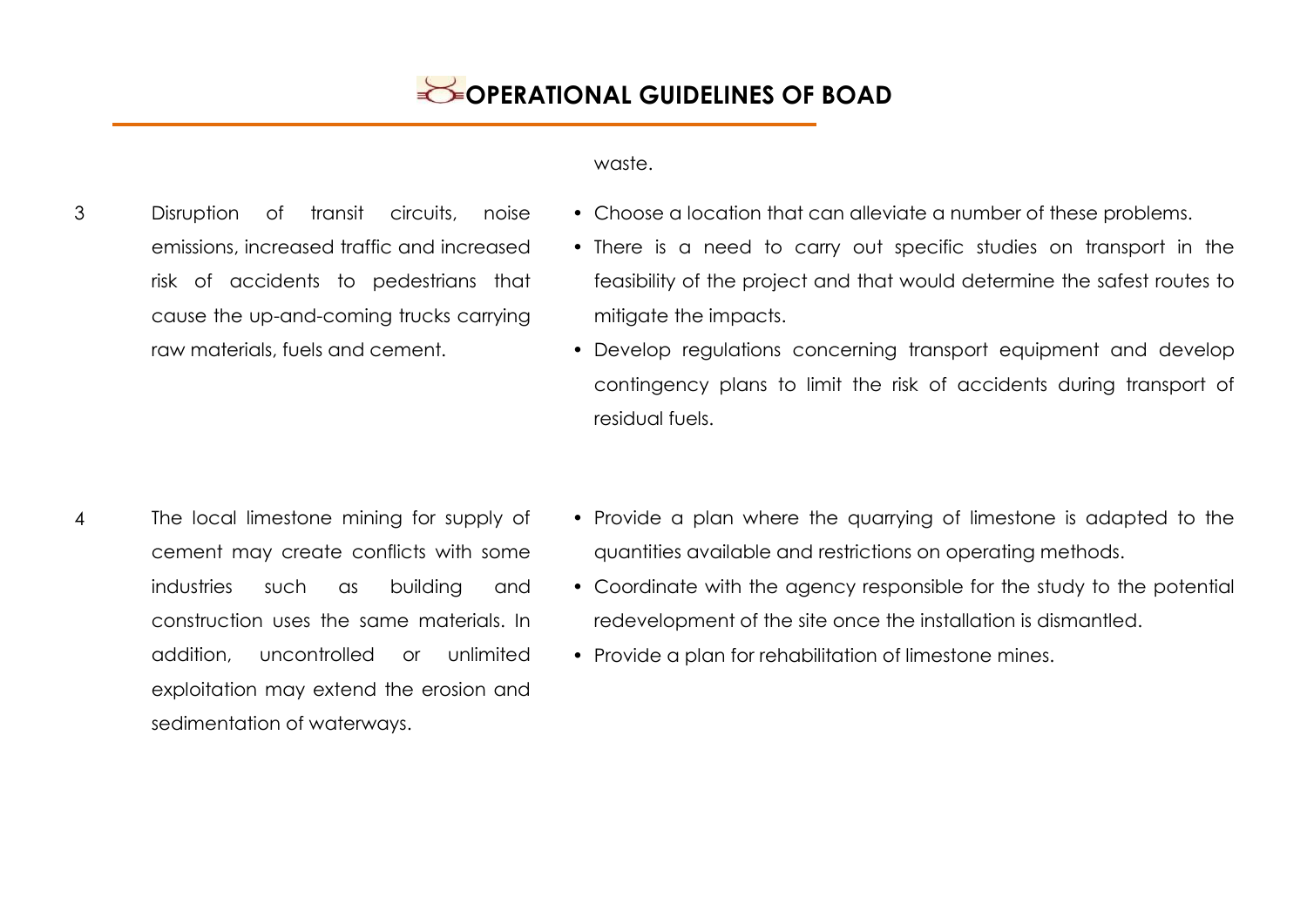### **Alternatives to projects**

### **Choosing a location**

10. The nature of cement production is such that its impact on air quality and the effects produced by the extraction and transport of bulk materials entering or leaving the plant require one pays any attention to specific evaluation of alternative sites. Areas where the air quality is poor as well as the cities whose weather or topographic features result in a limited air circulation, containment area is not conducive to the installation of a cement industry. If the demand for raw materials means opening new careers, it would be appropriate to describe (if known), and examine their impact on the environment in the project. The proximity of waste supply sources can be used as fuel, raw materials to replace or supplement is a good thing when it comes to choosing a location. All things being equal, it is preferable to locate the cement factory near a limestone quarry in order to reduce transportation costs (one tonne of cement requires between 1.3 and 1.4 tonnes of limestone).

### **Alternative fuels**

- 11.Cement kilns can be powered by coal, oil, gas or three at a time. Waste can be a supplementation fuels. The choice of fuel affects the quality of the environment and the importance of investments to be made in the fight against pollution.
	- (a) Fight against air pollution
	- **Collection Options kiln dust:** 
		- Electrostatic precipitator;
		- Filter.
	- **Deparat** Options for collecting dust from the cooling of the clinker: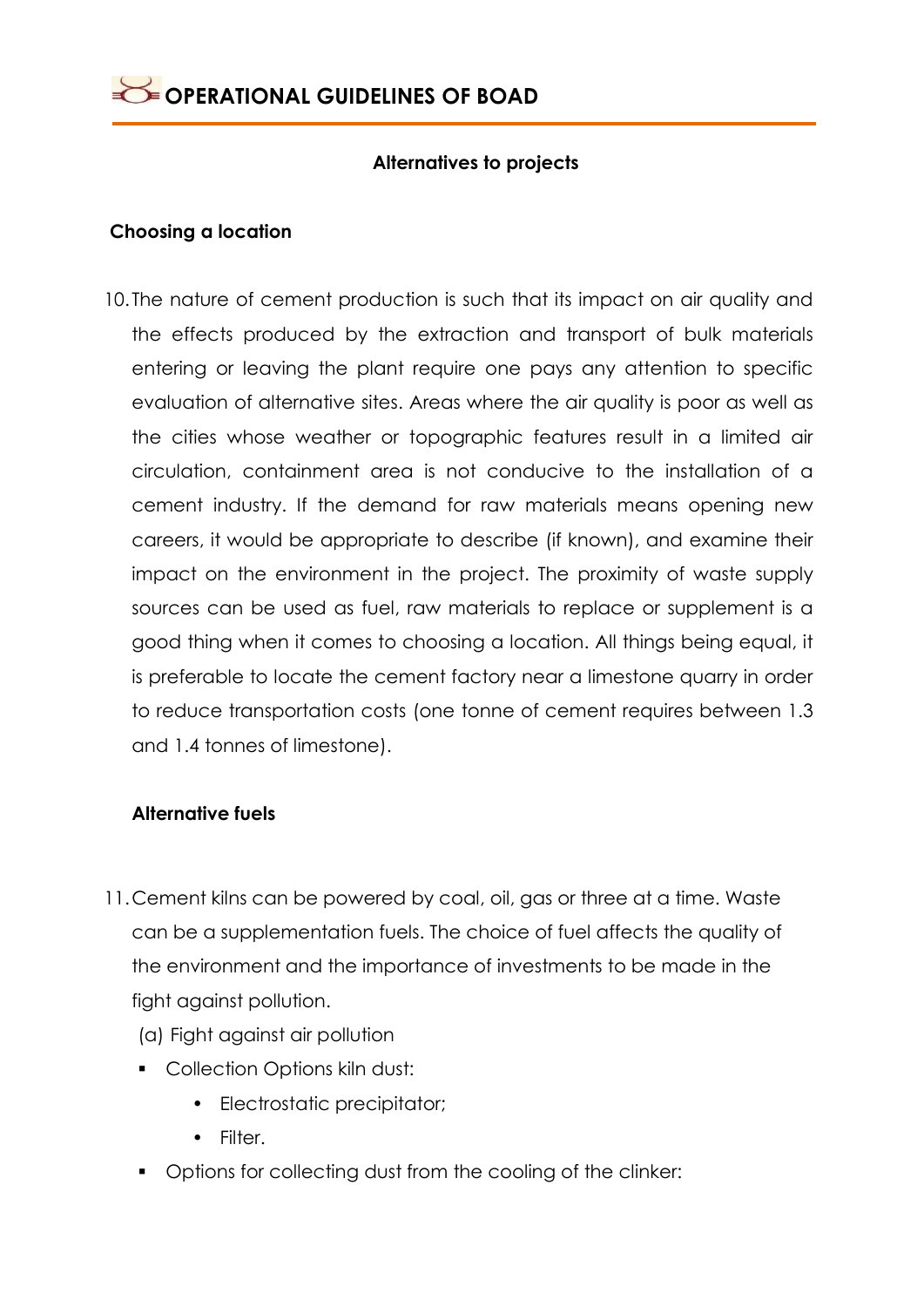- gravel filter;
- electrostatic precipitator;
- Filter.
- **Control Options issued by other operations dust:** 
	- Cover or enclose conveyors, crushers, transfer stations materials, storage areas;
	- Install mechanical precipitators or baghouses, if necessary;
	- take the roads leading to the plant;
	- clean the roads with vacuum sweepers;
	- use of sprinklers for these roads and heaps of stored materials;
	- stabilize the stored materials using laticiferous emulsions.
- (b) Fight against water pollution
	- Recycle water wet production to feed the furnace;
	- install towers and cooling ponds;
	- build containment structures to contain runoff from waste and raw materials stacked;
	- Ensure that waste and raw materials are contained in sealed areas to prevent infiltration.

### **Management and Training**

12.All manufacturing processes cement may compromise the quality of air and water due to leaching operations that they use, institutional support to undertake and oversee abatement measures and reduction waste effectively is essential. An engineer trained in the fight against pollution of water and air and knowing control technologies in use should be part of the team of plant personnel. If they so request, manufacturers are usually willing to offer training sessions explaining how to operate and maintain the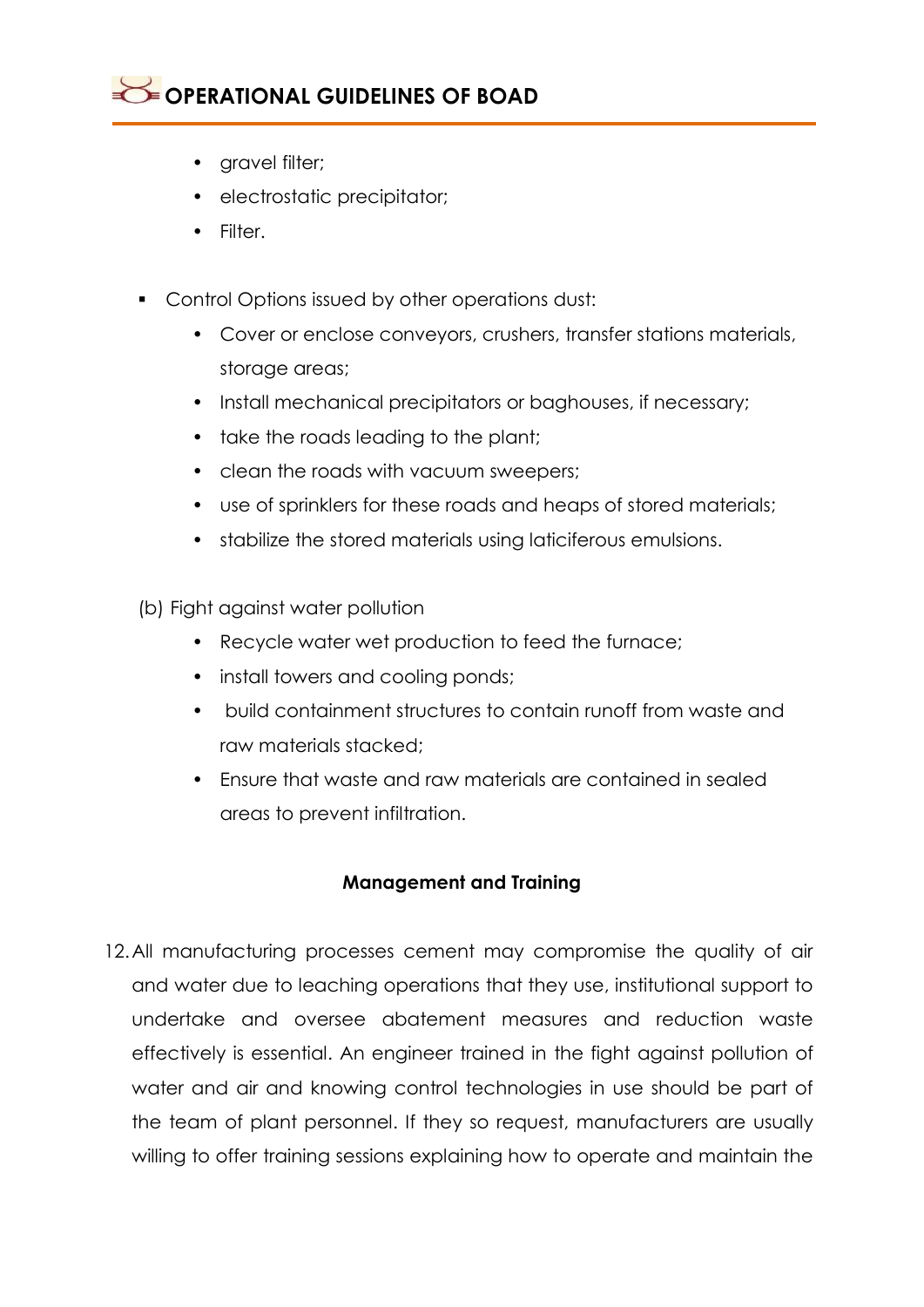equipment. The standard operating procedures should be established and implemented by the factory management. Means of pollution control and monitoring of water and air quality should be a part as well as the cleaning of storage areas and roads leading to the plant, the processes of absorption of adverse effects that can occur when the start of the furnaces (where electrostatic precipitators do not work adequately) should also be as notification procedures and closing of the plant, as well as other measures are in place in failure of pollution control equipment.

- 13. There is a need to establish rules of hygiene and safety to be applied in the factory and to establish procedures ensuring the highest levels of exposure to emissions of dust and free silica below national standards should Furthermore, a program of routine medical visits is thus undertaken a training program (and / or periodic awareness) continues covering both the health and safety issues within the plant that means on environmental protection.
- 14.If the cement is intended for the destruction of hazardous waste, specific procedures for handling materials on site and emergency interventions are required. Aspects of operationalization in connection with hazardous waste should be supervised and carried out by specially trained staff. Agents responsible for the regulation and safety of the public should ensure careful monitoring of the transport and storage of materials from the recognized practices in material handling, notification and emergency measures (see lines guidelines on the management of industrial risks).
- 15.Standards for emissions and effluents is applied to the plant should be based on national regulations where they exist or be established from the standards recommended by the Bank. Government agencies responsible for performing monitoring of pollution control equipment, enforce